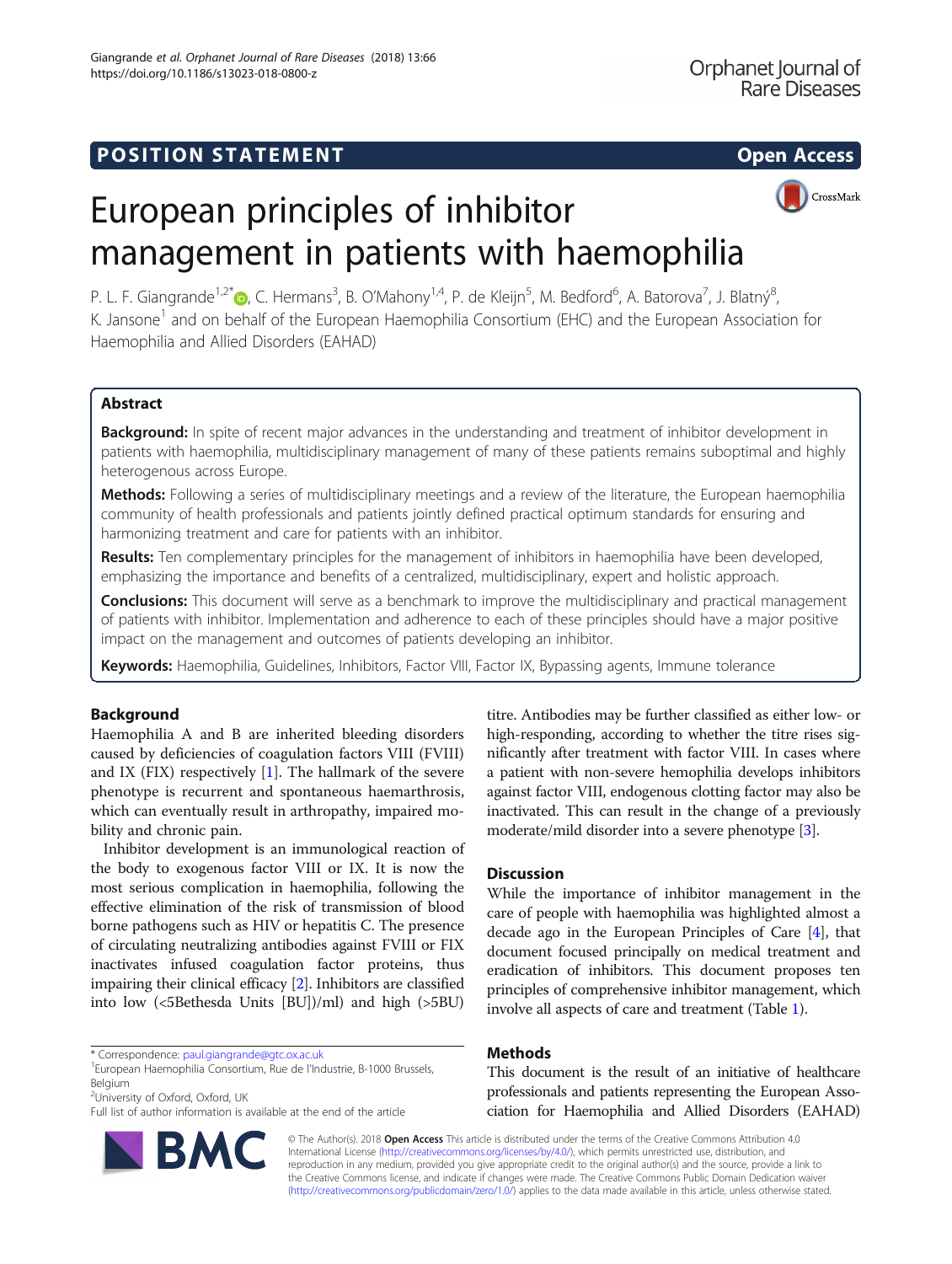<span id="page-1-0"></span>

|  |  |  | Table 1 Ten European Principles of Inhibitor Management |
|--|--|--|---------------------------------------------------------|
|  |  |  |                                                         |

| 1. Awareness of the incidence of inhibitors and risk factors throughout life |  |  |  |  |  |
|------------------------------------------------------------------------------|--|--|--|--|--|
|                                                                              |  |  |  |  |  |

2. Early recognition and accurate diagnosis

3. Optimal organization of care and communication between all stakeholders

4. Haemostatic treatment with bypassing agents in inhibitor patients

5. Inhibitor eradication by immune tolerance induction (ITI) therapy

6. Access to, and optimal preparation for, surgery and other invasive procedures

7. Provision of specialist nursing care

8. Provision of tailored physiotherapy care and monitoring

9. Access to psychosocial support

10. Involvement in research and innovation

and the European Haemophilia Consortium (EHC). Following a series of multidisciplinary meetings with European experts in haemophilia care and a review of publications in the field, ten principles for the multidisciplinary management of inhibitors in haemophilia have been developed. It is hoped that this document will serve as a benchmark to improve the management of patients with inhibitors.

# Awareness of the incidence of inhibitors and risk factors across the life-span

The incidence of inhibitor development is approximately 30% amongst patients with severe haemophilia A [[5\]](#page-5-0), but significantly lower in patients with non-severe haemophilia at around 3–13% [[6](#page-5-0)]. The incidence of inhibitor development amongst patients with haemophilia B is much lower than in haemophilia A, in the range of 1–6%. Whilst the definition of incidence relates to the number of patients who ever develop an inhibitor, the prevalence indicates the proportion of affected patients at a specific time point. The reported overall prevalence of inhibitors in haemophilia is 5–7%. This lower figure reflects the fact that inhibitors disappear in many patients, either spontaneously or after immune tolerance induction therapy.

Some patients are more likely to develop inhibitors due to two classes of specific risk factors-genetic or environmental. Genotype constitutes the principal risk factor, with gene deletions carrying the highest risk [\[7](#page-5-0)]. A positive family history and African-American ethnicity are also recognized risk factors [\[2](#page-5-0)]. The environmental risk factors are less clearly understood although there is some evidence that intensity of early treatment may be a risk factor in previously untreated patients (PUPs) [\[8](#page-5-0)]. A recent prospective randomized study documented a higher incidence of inhibitor development among PUPs treated with recombinant factor VIII compared to those treated with plasma-derived products which contained von Willebrand factor [\[9\]](#page-5-0). Change of treatment product (for example after a national tender) has not been shown

to increase the risk of inhibitor development in previously treated patients (PTPs) [\[10\]](#page-5-0). Discussions on treatment options should take place with the parents of PUPs before starting treatment.

The first 50 exposure days (EDs) constitute the highest risk period for the development of inhibitors in PUPs with severe haemophilia after starting treatment. After this time, the risk falls off very considerably although a second but much smaller peak of inhibitor development has been observed in older patients in their 60s and beyond [\[11\]](#page-5-0). In patients with non-severe haemophilia A the risk of inhibitor development seems to be much lower, but when exposure days are taken into account the risk increases up to  $13\%$  at 100 ED  $[3]$  $[3]$ . The risk of inhibitor development does not reduce after 50 ED in patients with non-severe hemophilia and therefore lifelong vigilance is required in adults with non-severe haemophilia. Some F8 genotypes seem to be associated with inhibitor development in these patients. The potential risk factors for individual patients should be considered, especially in the case of children who are about to embark upon treatment for the first time.

#### Early recognition and accurate diagnosis

Early recognition and accurate diagnosis are essential for successful management. Inhibitors can be detected by performing a Bethesda assay with the Nijmegen modification [[12](#page-5-0)]. Heat treatment of the test plasma improves the sensitivity of the test [\[13\]](#page-5-0).

All previously untreated patients (PUPs) should be closely monitored and regularly screened for inhibitors. The first 50 exposure days (ED) represent the high-risk period. In severe haemophilia A patients, the initial screening should be performed every three exposure days (EDs) until 20 EDs; then every 10 EDs until 50 EDs; and later on at least two times a year until 150 EDs, after which the risk of inhibitor development is very low indeed. However, it is recommended that periodic screening should continue to be performed as part of the routine follow-up process on an annual basis [\[14\]](#page-5-0). Screening should also be performed prior to surgery or other invasive procedures and whenever the clinical response to conventional treatment is deemed inadequate. It is also recommended to perform inhibitor screening both before and some weeks after a switch in treatment product, although the risk associated with product switching appears to be very low  $[10]$  $[10]$  $[10]$ . It is essential for patients and treatment centres to keep records relating to product usage by individual patients in order to facilitate retrospective analysis.

Recent studies have highlighted the risk of inhibitor development after intensive treatment of patients with mild and moderate haemophilia [[6](#page-5-0)]. In the light of this, it is recommended that patients with nonsevere hemophilia A should be proactively screened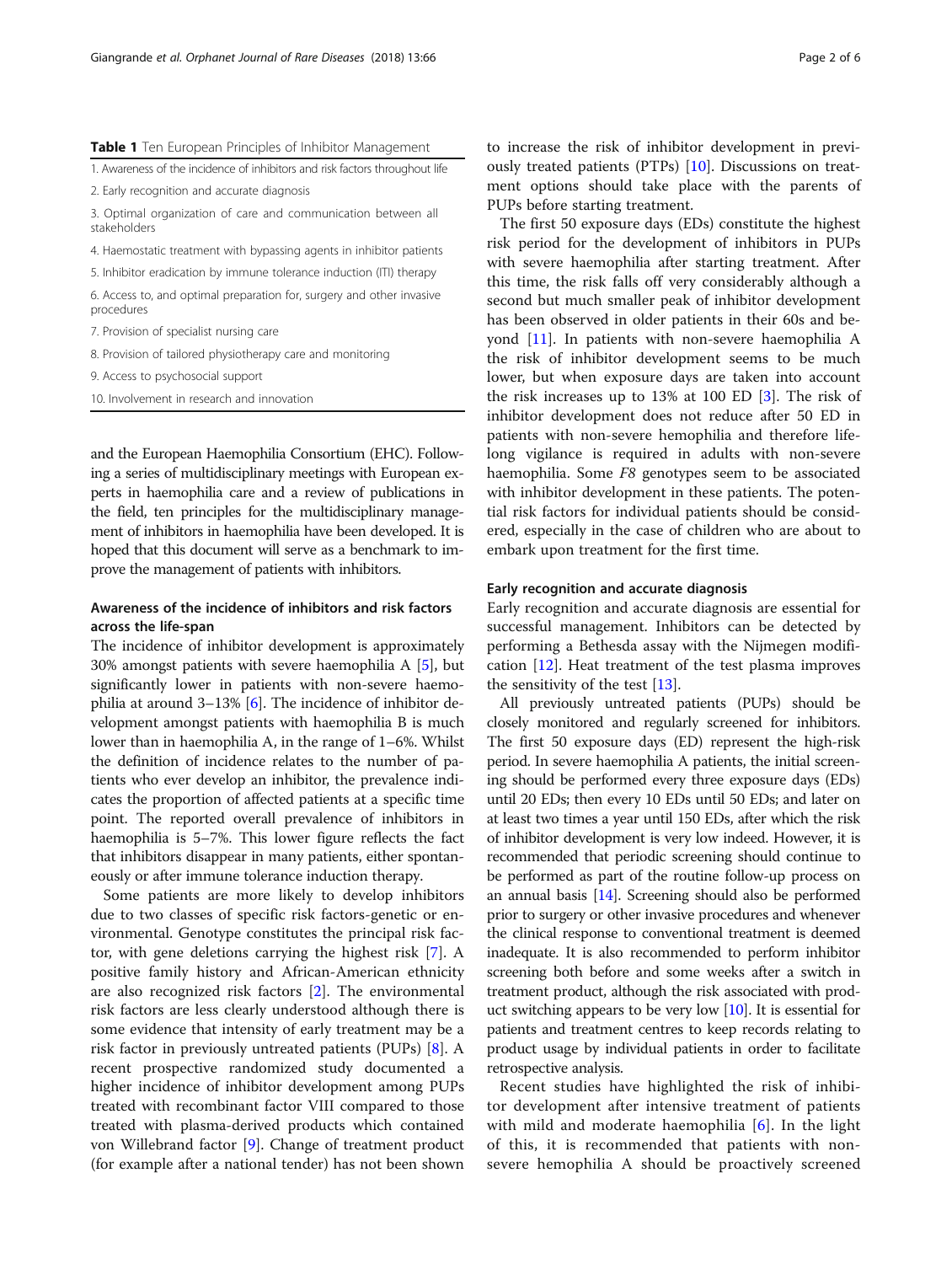for inhibitors approximately 6 weeks after surgery or treatment for a major bleed.

In the case of haemophilia B, it is recommended to identify the underlying genotype through DNA analysis in order to identify subjects potentially at higher risk for inhibitor development [\[15\]](#page-5-0). Inhibitor development in patients with haemophilia B is often associated with anaphylactic reactions. In cases where a high risk is identified (e.g. large gene deletion), or if the genotype is unknown, precautions may then be taken such as ensuring that the first 20 or so infusions are only given in a hospital setting with close monitoring.

If an initial inhibitor screening test based on a APTT (activated partial thromboplastin time) mix is positive, the result should be confirmed with Bethesda method (Nijmegen modification) on a fresh sample and the patient monitored closely in the meantime. Validated and reliable laboratory testing is an essential component of assessing and monitoring an inhibitor. Inhibitor detection and titration are essential for planning the optimal treatment and this requires a specialized laboratory. If the local laboratory is not able to identify or titrate inhibitors with confidence, a sample should be sent (or the patient referred) to a laboratory in an expert centre.

# Organization of care and communication between all stakeholders

The coordination and organization of multidisciplinary inhibitor management, and regular communication between the multidisciplinary care providers, are the key elements of effective management. Once diagnosed, every patient who has developed inhibitors should be followed up in one of the certified European Haemophilia Comprehensive Care Centres (EHCCC) or European Haemophilia Treatment Centres (EHTCs), where all the major decisions regarding treatment and care should be made [[16](#page-5-0)]. Local care may be offered if the patient cannot be followed up in an expert centre, but only when there is effective communication with the EHCCC/EHTC. As a part of multidisciplinary care, peer support should be offered to those affected by inhibitors. Patients should be informed by the specialists at the treatment centres about patient organizations at the local and national levels.

# Haemostatic treatment with bypassing agents

In patients with low titre inhibitor  $\left($  < 5 BU/ml), treatment with high doses of FVIII or FIX may stop the bleeding. However, this therapy is very likely to be ineffective in persons with high titre inhibitors (> 5 BU/ml) and such treatment may also subsequently boost the titre. These patients should be treated with bypassing agents in order to secure haemostasis.

There are currently only two licensed bypassing agents: activated prothrombin complex concentrate (aPCC)

(FEIBA®, Shire) and recombinant activated factor VII (rFVIIa) (NovoSeven®, Novo Nordisk). Typical initial doses are 50–100 units/kg of FEIBA and 90 μg/kg of NovoSeven. Both products have been demonstrated to be similarly effective in treating patients with inhibitors [[17](#page-5-0)]. It is advisable for haemophilia treatment centres to have both products readily available as some patients seem to respond to one agent better than the other [[18](#page-5-0)].

NovoSeven® is regarded as the preferred product for treatment of bleeds before starting immune tolerance induction as FEIBA contains trace amounts of FVIII which may promote an anamnestic response and rise in inhibitor titre [[19](#page-5-0)].

The use of desmopressin in patients with non-severe haemophilia will help to reduce the chance of inhibitor development [[15](#page-5-0)].

Prophylactic treatment with bypassing agents should be considered in patients with persistent inhibitors who fail to achieve immune tolerance (see next section). This is now regarded as the optimal approach, as it has been demonstrated to decrease the number of bleeding episodes and increase quality of life [[15\]](#page-5-0).

# Inhibitor eradication by immune tolerance induction (ITI) therapy

Currently the only way to eradicate an inhibitor is through prolonged exposure to FVIII (or FIX) by frequent administration of these concentrates at high dosage. Successful Immune Tolerance Induction (ITI) suppresses the immune response and restores tolerance to exogenous FVIII or FIX and enables the treatment with these factors concentrates. Different modalities of ITI employ different dosages and intervals of factor administration, ranging from 12 hourly up 3 times a week. An international randomized study in haemophilia A compared outcome after treatment with 200 iu/kg factor VIII daily with 50 iu/kg three times weekly [\[20](#page-5-0)]. The overall outcome was similar for both regimes, with some 70% achieving immune tolerance with loss of inhibitor and a further 5% achieving a partial response. However, the time to achieve remission was significantly faster with the higher dose regime and, furthermore, there was an higher risk of breakthrough bleeds associated with the lower dose regime. It is usual to start ITI with the same product as the one being used when the inhibitor developed. If the patient begins treatment with a recombinant product and no response is evident after approximately 6 months, the possibility of switching to a plasma-derived won Willebrand factor containing concentrate should be considered. The most important prognostic indicator of a likely good response is an inhibitor titre of < 10 BU/ml. Interruption of regular infusions must be avoided as this has been shown to prejudice the final outcome [\[15\]](#page-5-0). Breakthrough bleeds should be treated with bypassing agents, given on demand or prophylactically in selected patients. The likelihood of achieving tolerance in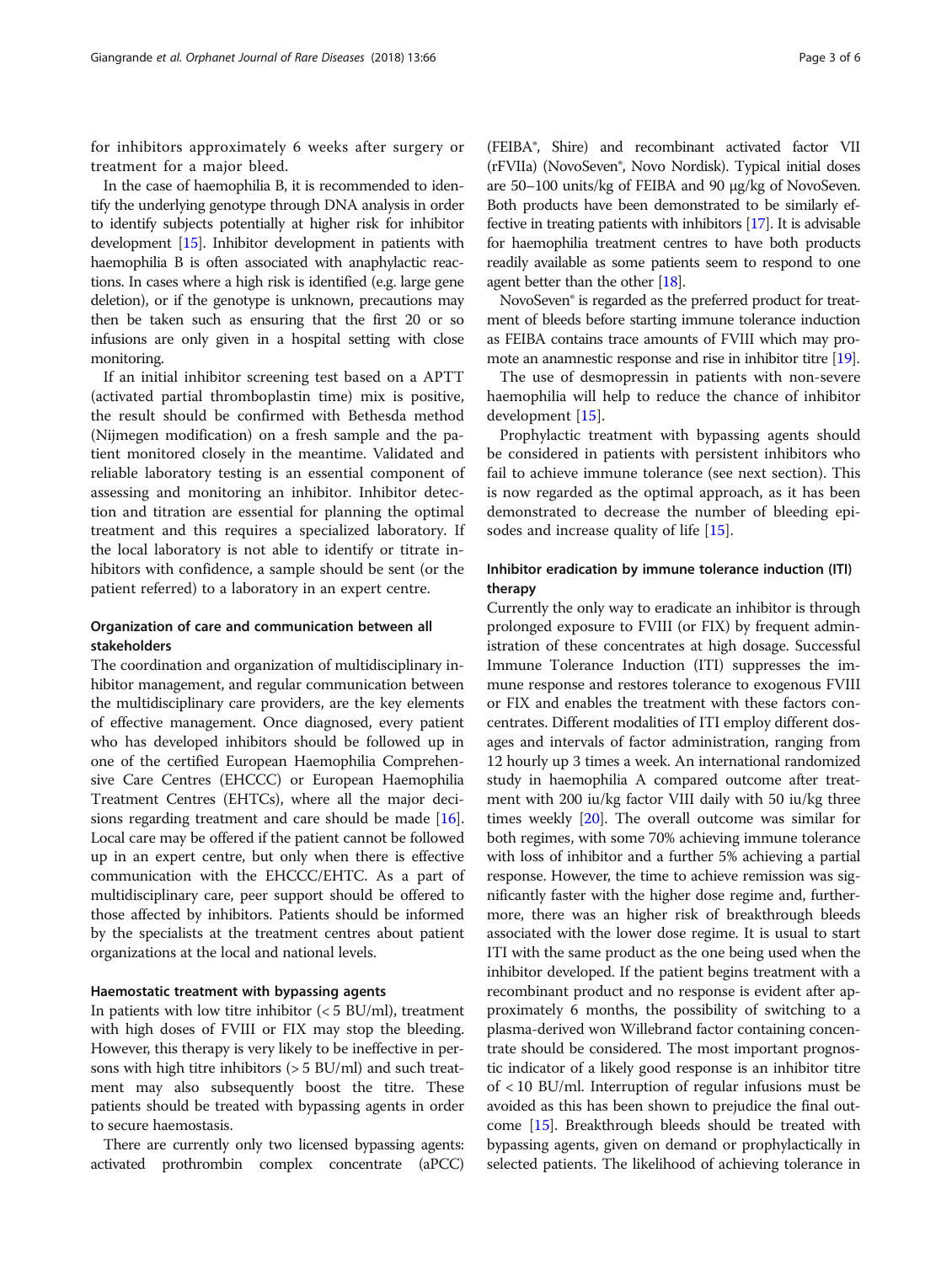haemophilia B is much lower than in haemophilia A and ongoing treatment with factor IX concentrates may provoke nephrotic syndrome [\[15\]](#page-5-0).

ITI is a demanding and resource-heavy treatment, and the patient (or parents) should receive detailed and reliable information about modalities, implications and success rate before initiation of ITI. An indwelling venous access device may need to be implanted. The multidisciplinary care team should carry out an assessment of patient's suitability for ITI, taking into account commitment, stability and potential adherence of the patient.

In patients with non-severe hemophilia A, the inhibitor may disappear spontaneously as a result of the immunologically tolerizing effect of endogenous circulating FVIII. However, this does not imply that the patient is tolerant for FVIII concentrate and so an anamnestic reaction may occur when the patient is re-challenged with factor concentrate [\[21](#page-5-0)].

A plan should be in place for the management of those patients who fail to respond to ITI. One option is prophylaxis with bypassing agents. Typical initial regimes include 85 u/kg FEIBA® on alternate days and NovoSeven® 90 μg daily [\[15\]](#page-5-0). Regular consideration should be given to whether novel agents may be suitable for these patients, preferably within the setting of a clinical trial.

# Access to, and optimal preparation for, surgery and other invasive procedures

Patients with inhibitors are often denied surgery or any invasive procedures as these entail high cost and are also perceived to carry a significant risk of bleeding. However, there is now an extensive body of evidence proving that surgery may be carried out safely and effectively under cover of bypassing agents [[22,](#page-5-0) [23](#page-5-0)]. This may also prove cost-saving in the long term.

The multidisciplinary care team should help the patient to reach a well-informed decision about surgery or other invasive procedure. Any invasive procedure will require the relevant expertise and consultation within the entire multidisciplinary team, as well as carefully anticipated logistics and treatment plan developed together with the patient. Surgery can be only performed if a proper rehabilitation programme, tailored to the individual patient, is in place.

Regular dental reviews are strongly recommended along with effective methods of preventative home care [[24](#page-5-0)]. Regular check-ups and timely preventative interventions will considerably reduce the development of dental disease and the risks and costs of dental procedures. Local fibrin sealants and anti-fibrinolytic agents are particularly helpful in reducing blood loss duringdental surgery.

### Provision of specialist nursing care

Provision of high quality specialist nursing care for haemophilia patients with inhibitors is of the utmost

importance as the nurse has a central role in organization and the ongoing management of the condition [[25\]](#page-5-0). This consists of coordinating input from different members of the multidisciplinary care team and interagency liaison when required, this being especially important with younger patients who are in early education. A key nursing responsibility is the administration of replacement factor and bypassing agents through both peripheral venous access and central venous access device. This incorporates their own practice but also training for self-treatment, and the maintenance of safe standards of administration in order to prevent avoidable risks such as infection  $[26]$  $[26]$ . The nurse offers support throughout the inhibitor management process, assessing coping abilities and adherence, and gains insight into the personal situation/individual needs of each patient and their family whilst acting as their main contact point for the multidisciplinary care team. The development of an inhibitor affects the whole family, especially when diagnosed in a young child, so additional support should be offered to the family to aid effective functioning [\[27](#page-5-0)]. This may include facilitating peer support by other individuals/families more experienced at living with an inhibitor, and signposting to national/local haemophilia patient organisations, as well as assessment of the patient for referral to other health and social professionals. The nurse plays an important role in evaluating the patients' (and family members') understanding of inhibitors and periodically educating them regarding the latest developments in inhibitor care in order to facilitate their informed choice and consent to treatment.

#### Provision of tailored physiotherapy care and monitoring

Provision of physiotherapy is focused on maintaining optimal musculoskeletal function. In patients with inhibitors, especially children, bleeds are more difficult to control. Assessment and management of bleeds requires a careful balance of rest and activity; often with slower progress than with inhibitor-free patients [\[28\]](#page-5-0). If optimal functional recovery after every bleed is not achieved, both in joint [[29](#page-5-0)] and muscle bleeds [[30\]](#page-5-0), the long-term consequences will be significant.

Physical monitoring requires regular measurement of body shape and function as well as activities. Inhibitor patients should have easy access to different musculoskeletal experts (occupational therapists, rehabilitation specialists and orthopaedic surgeons) within the multidisciplinary team as indicated by their needs.

Physiotherapy involvement should be flexible and carefully tailored to the individual patient, ensuring haemostatic cover at all times. The physiotherapist and haematologist should maintain regular contact with each other, to align the timing of factor infusions with more advanced exercises.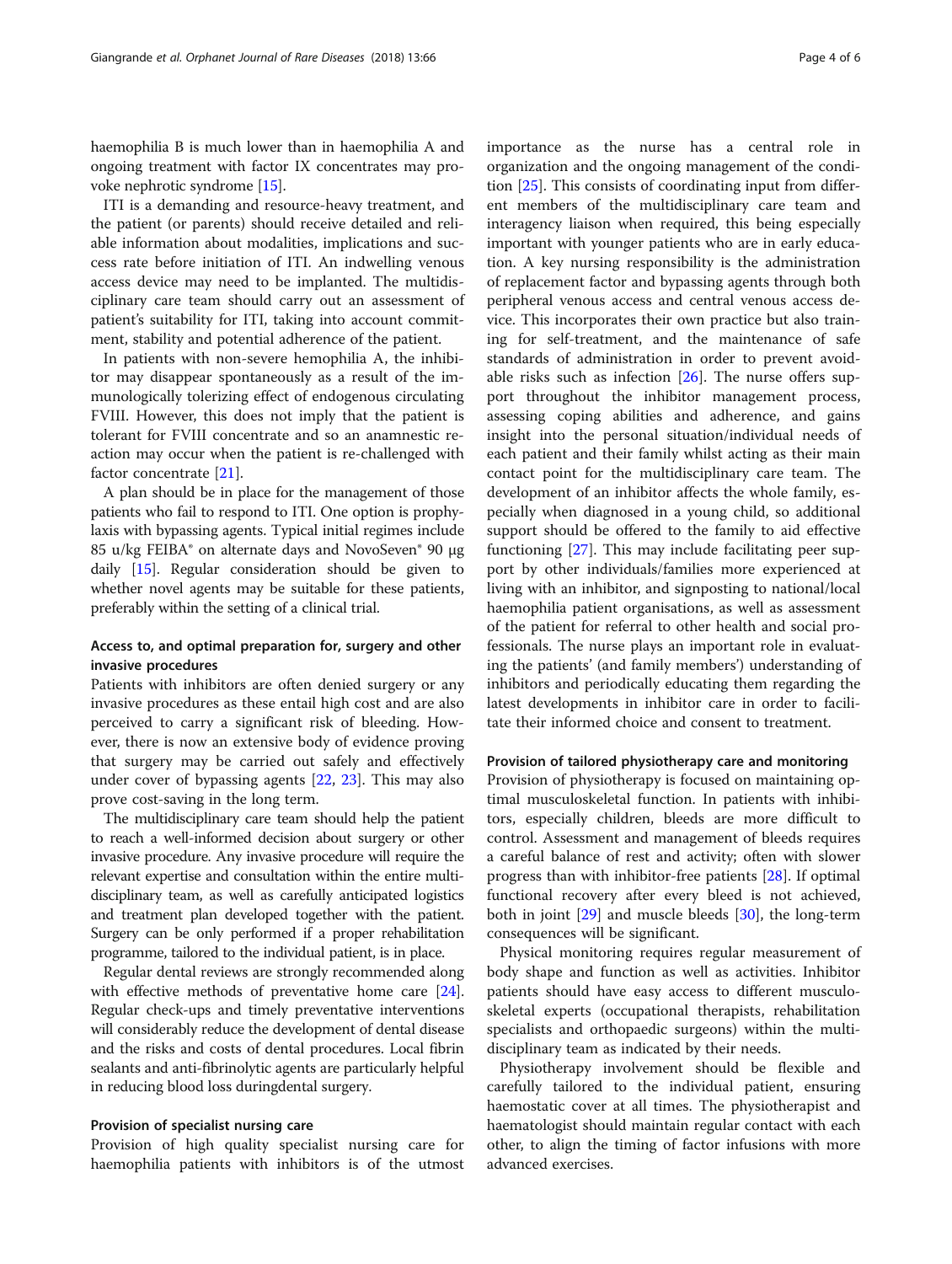The rehabilitation of inhibitor patients after serious trauma or surgery is more complex and may require a different and slower approach than in non-inhibitor patients. The goals of rehabilitation should be tailored and functionfocused and should be steered by the musculoskeletal expert who can communicate fully the aims with the rest of the team, as well as with the patients and his family.

## Access to psychosocial support

The treatment and care of haemophilia with inhibitors represents a major burden for the patient, as well as for the family and caregivers, and the immediate social network, e.g. school or work [[31\]](#page-5-0). Elements of life which may be psychologically challenging for the patient and the family/caregiver are the unpredictability of bleed, successful transitioning to self-care, family life and reproductive choices, as well as pain and fear of pain. These may cause low self-esteem, anger and frustration, and subsequently anxiety and depression in patients and caregivers in the family [\[32\]](#page-5-0). Social challenges, such as social isolation and exclusion due to frequent absence from school or work, poor access to insurance etc. increase the psychological burden. Support for patients and their families should be provided: this should encompass psychological support as well as advice on employment and social security benefits. Members of the multidisciplinary care team should be proactive and refer patients to a social worker and/or psychologist when any needs are identified. Local and national patient organisations are also a very good source of advice and support.

# Involvement in research and innovation

Improvements in clinical outcomes for inhibitor patients will increasingly depend on future research and innovation. It is highly desirable that patients with inhibitors are registered with treatment centres where innovations and contribution to research are accessible. National patient registers can help to identify eligible patients for relevant clinical trials.

Up-to-date information about the timeline and enrollment procedures of clinical trials is available on the website of the EUHANET project ([www.haemophiliacentral.](http://www.haemophiliacentral.org) [org](http://www.haemophiliacentral.org)), and should be further disseminated by the patient organisations.

Pharmacovigilance is an essential aspect of innovation in terms of patient safety  $[33]$  $[33]$  $[33]$ . Adverse event reporting through the European Haemophilia Safety Surveillance (EUHASS, [www.euhass.org](http://www.euhass.org)) platform should be encouraged by the healthcare professionals and patient organisations.

# Conclusions

It is hoped that this document will serve as a benchmark to improve the multidisciplinary and practical management of patients with haemophilia and inhibitors.

#### Abbreviations

APTT: Activated partial thromboplastin time; BU: Bethesda Units; DNA: Deoxyribose nucleic acid; EAHAD: European Association for Haemophilia and Allied Disorders; ED: Exposure days; EHC: European Haemophilia Consortium; EHCCC: European Haemophilia Comprehensive Care Centre; EHTC: European Haemophilia Treatment Centre; HIV: Human Immunodeficiency virus; ITI: Immune tolerance induction; PTP: Previously treated patient; PUP: Previously untreated patient

#### Acknowledgements

The European Haemophilia Consortium (EHC) and European Association for Haemophilia and Allied Disorders (EAHAD) wish to acknowledge the contribution of the following health care professionals (in alphabetical order) to the development of these guidelines:

J. Astermark (Centre for Thrombosis and Haemostasis, Skåne University Hospital, Malmö, Sweden); A. Bok (European Haemophilia Consortium, Brussels, Belgium); M. Crato (Portuguese Haemophilia Association, Lisbon, Portugal); R. d'Oiron (Hôpital Bicêtre AP-HP, Paris XI University, Le Kremlin-Bicêtre, France); A. Dougall (Dublin Dental University Hospital, Dublin, Ireland); K. Fijnvandraat (Department of Pediatric-Hematology, Emma Children's Hospital, Academic Medical Centre (AMC), Amsterdam, The Netherlands); S. Grønhaug (Centre for Rare Disorders, Department of Rare Disorders and Disabilities, Oslo University Hospital, Rikshopitalet, Oslo, Norway); V. Jiménez-Yuste (Hospital Universitario La Paz, Unidad de Coagulopatías, Servicio de Hematología, Universidad Autonoma de Madrid, Madrid, Spain); M. Jokić (Serbian Haemophilia Society, Belgrade, Serbia); S. Lobet (Haemostasis and Thrombosis Unit, Division of Haematology, Haemophilia Clinic, Saint-Luc University Hospital, Brussels, Belgium); **B. Nolan** (Department of Haematology, Our Lady's Children's Hospital, Dublin, Ireland); F. Peyvandi (Angelo Bianchi Bonomi Hemophilia and Thrombosis Centre, Fondazione IRCCS Ca′ Granda Ospedale Maggiore Policlinico, Milan, Italy); A. Ryan (European Association for Haemophilia and Allied Disorders, Brussels, Belgium).

#### Funding

No funding received.

#### Authors' contributions

All authors participated in the meetings referred to in the text and contributed to the text of the manuscript. PG was responsible for drafting of the final version of the manuscript, which was also reviewed and approved by all co-authors.

#### Ethics approval and consent to participate

Not applicable.

#### Competing interests

PG has received consultancy and/or lecture fees from Bayer, Biotest, CSL Behring, NovoNordisk, Pfizer and Shire within the last year. CH has received consultancy and/or lecture fees from Bayer, CSL Behring, NovoNordisk, Pfizer, Shire, SOBI, LFB, OctaPharma within the last year. MB is currently a member of the Roche/Chugai Haemophilia A Advisory Board and is in receipt of funding from Pfizer for an investigator-initiated research study. JB has received speaker's fees and/or served as a consultant for NovoNordisk, Shire, Octapharma, Pfizer and Roche within last year. CH, BO'M, PdK, AB and KJ state that they have no competing interests to report.

#### Author details

<sup>1</sup> European Haemophilia Consortium, Rue de l'Industrie, B-1000 Brussels, Belgium. <sup>2</sup>University of Oxford, Oxford, UK. <sup>3</sup>Haemostasis and Thrombosis Unit, Division of Haematology, Cliniques Universitaires Saint-Luc, Brussels, Belgium. <sup>4</sup>Trinity College, Dublin, Ireland. <sup>5</sup>Department of Rehabilitation Nursing Science and Sports, University Medical Center Utrecht, Utrecht, The Netherlands. <sup>6</sup>Canterbury Christ Church University, Kent, UK. <sup>7</sup>National Hemophilia Center, Department of Hematology and Transfusion Medicine, School of Medicine of Comenius University and University Hospital, Bratislava, Slovakia. <sup>8</sup>Children's University Hospital Brno, Brno, Czech Republic